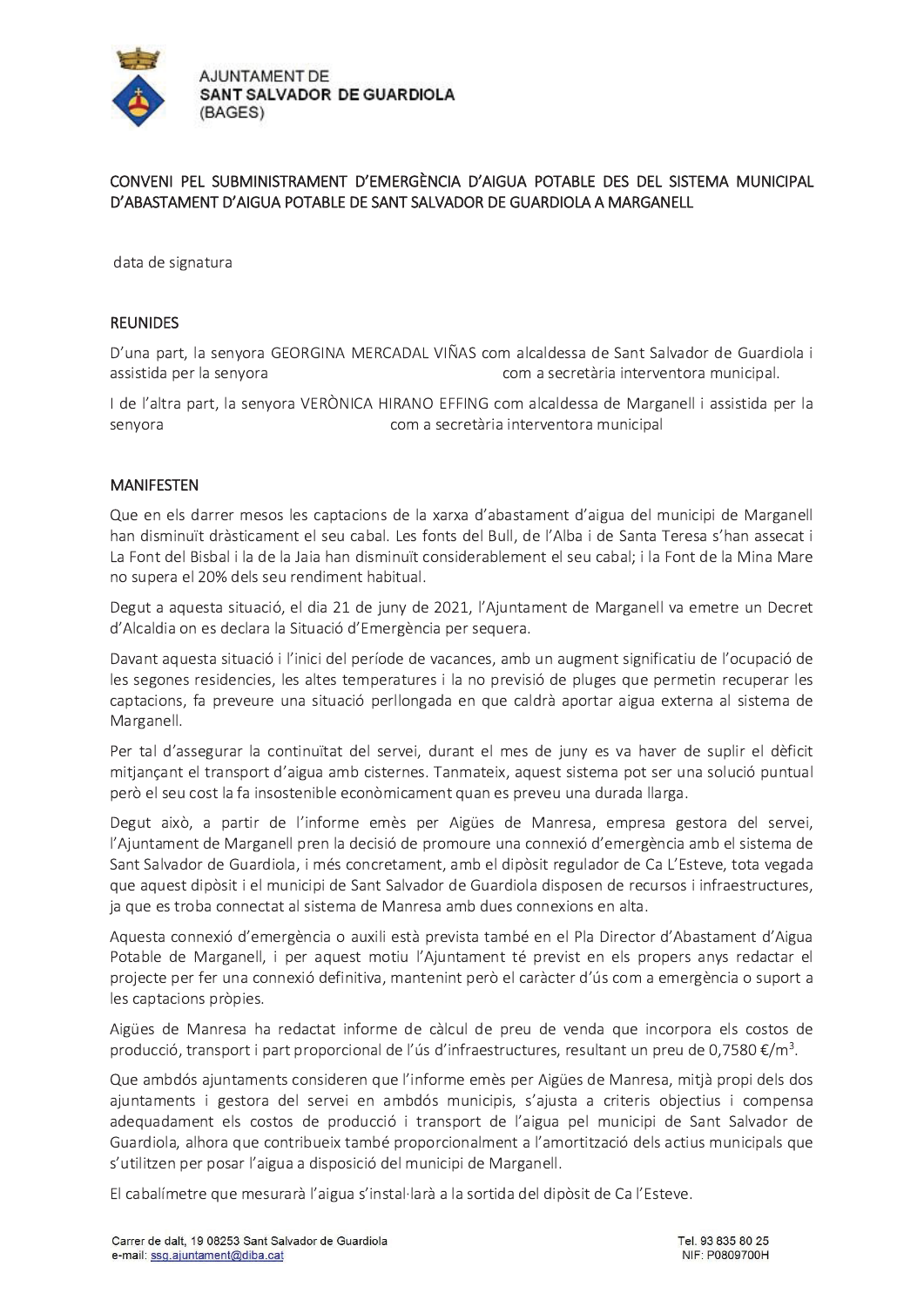

## **ACORDEN**

Que l'Ajuntament de Sant Salvador de Guardiola autoritza el subministrament d'aigua al municipi de Marganell, per a situacions d'emergència i manca de recurs.

Que el preu de venda serà de 0,7580 €/m3, i serà revisat de forma objectiva coincidint amb els successius expedients de revisió de tarifes que hi pugui haver en el servei municipal d'abastament de Sant Salvador de Guardiola.

Que la facturació serà trimestral, segons cabal registrat pel comptador, situat a la sortida del dipòsit de cal Esteve del municipi de Sant Salvador (que es considerarà el punt de lliurament del subministrament al municipi de Marganell), entre els dos serveis de subministrament. En el moment de la signatura d'aquest conveni l'encàrrec del servei d'ambdós subministraments el té Aigües de Manresa, S.A.

Que el cost de manteniment del cabalímetre i la conducció de transport serà exclusivament a càrrec del municipi de Marganell o de l'empresa gestora del servei en aquest municipi

Que d'acord amb l'article 49 de la Llei 40/2015, aquest conveni tindrà una durada màxima 4 anys i, si es creu convenient, en qualsevol moment abans de la finalització del termini màxim, els signants del conveni podran acordar unànimement la seva pròrroga per un període de fins a quatre anys addicionals o la seva extinció.

Que dit subministrament serà preferentment per aigua de boca i podrà ser restringit, previ avís, en els casos que es poguessin produir avaries o manca de recurs en el subministrament i les infraestructures de Sant Salvador de Guardiola.

Que en el moment que l'Ajuntament de Marganell aprovi el projecte d'instal·lació definitiva, sol·licitarà la concessió corresponent d'aigües superficials del riu Llobregat a través de la Junta de la Sèquia de Manresa.

I perquè així consti, les parts subscriuen aquest document, per duplicat, al lloc i data indicats a l'encapçalament.

**GEORGINA MERCADAL VIÑAS** Alcaldessa Sant Salvador de Guardiola

**VERÒNICA HIRANO EFFING** Alcaldessa Marganell

Secretària Interventora Sant Salvador de Guardiola Secretària Interventora Marganell